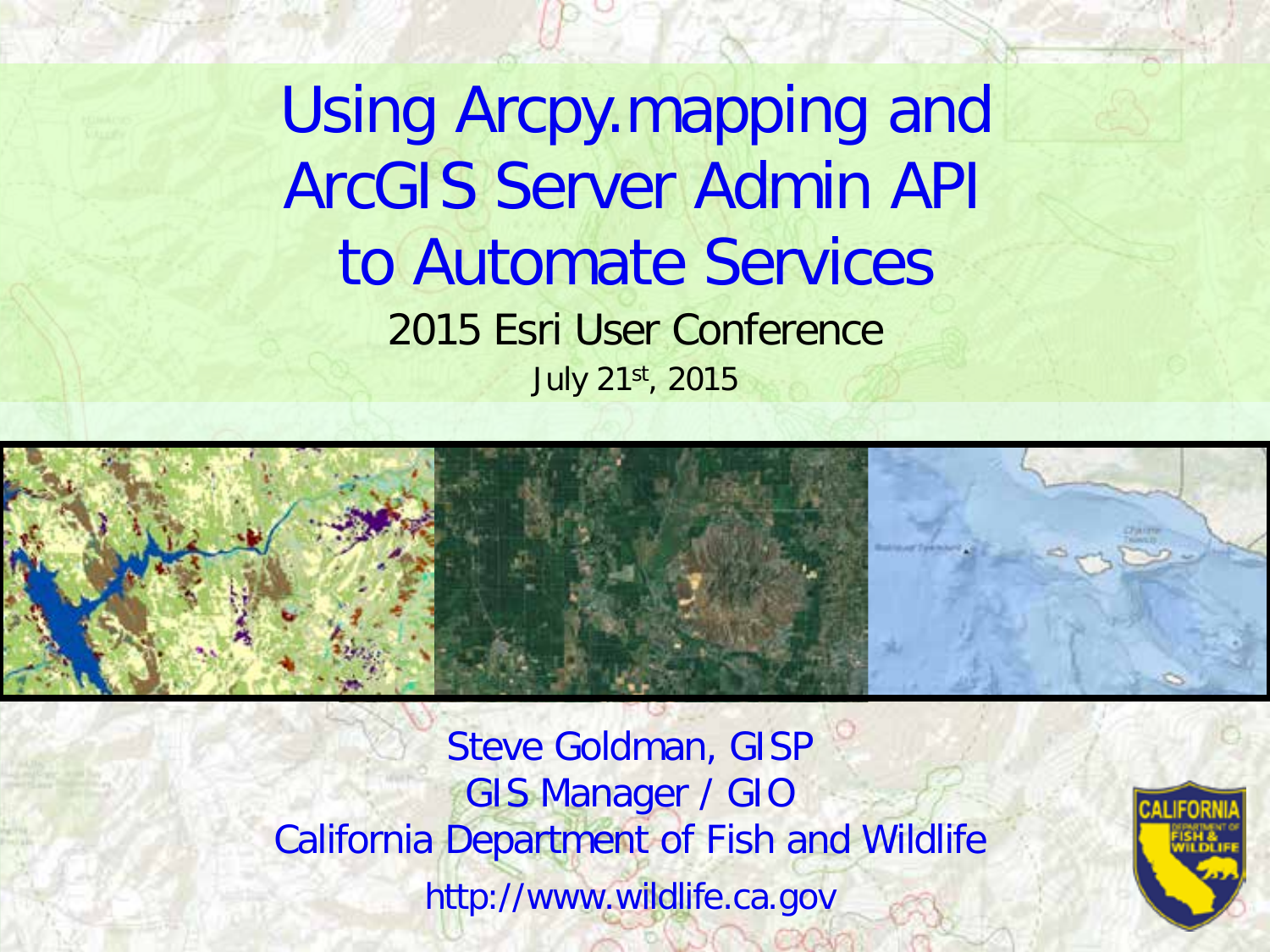# Problem

### **Complexity!**

- BIOS Web Mapping Application:
- $1,000+$  natural resources datasets, weekly updates.
- 60 map services.
- Public/Secure content



steve.goldman@wildlife.ca.gov

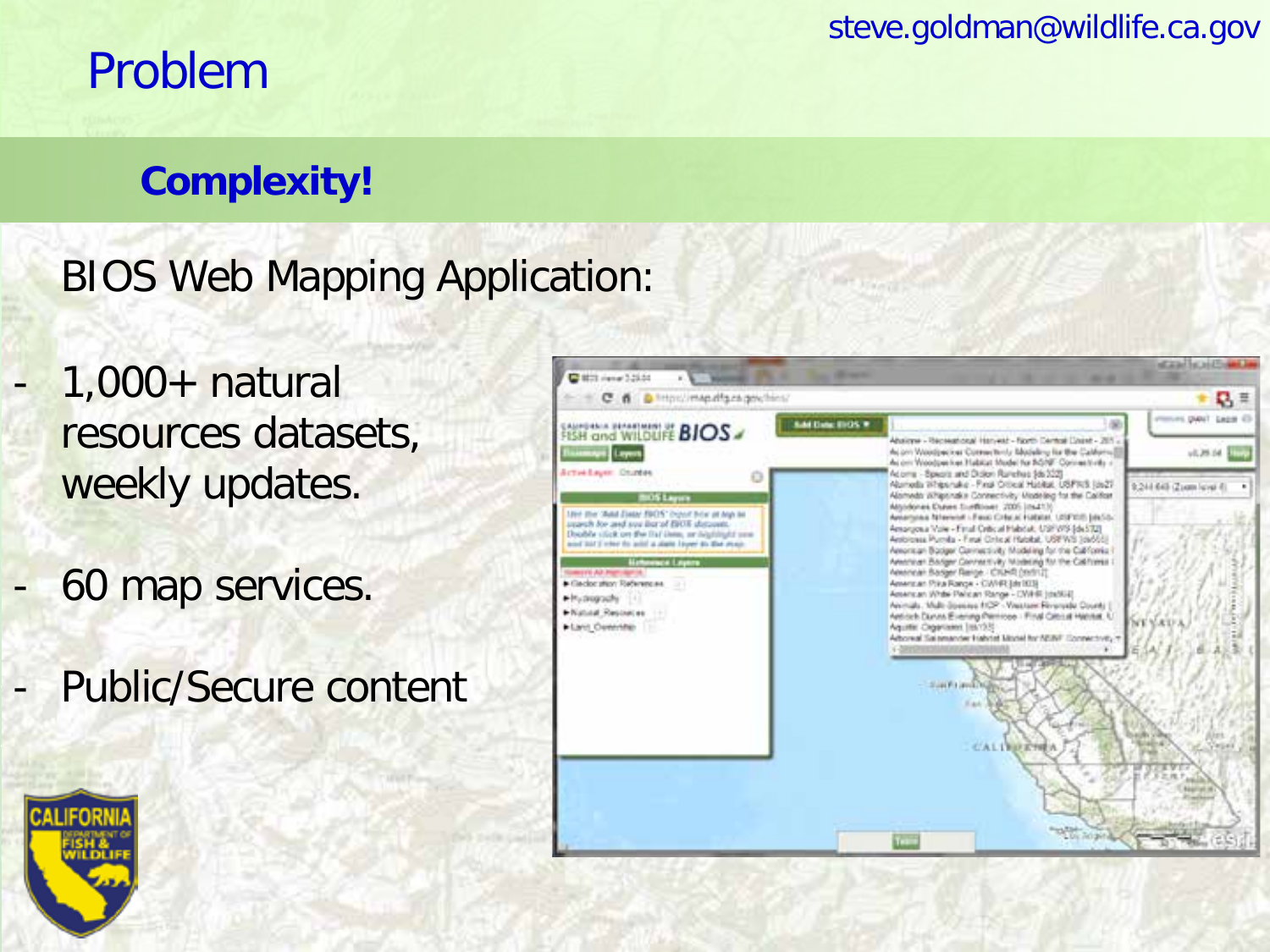# Solution

#### steve.goldman@wildlife.ca.gov

### **Automate!**

### Scripting:

- Reduced staff time from several hours to minutes per dataset.
- Allowed us to perform operations that would've been restrictively time-consuming by hand.



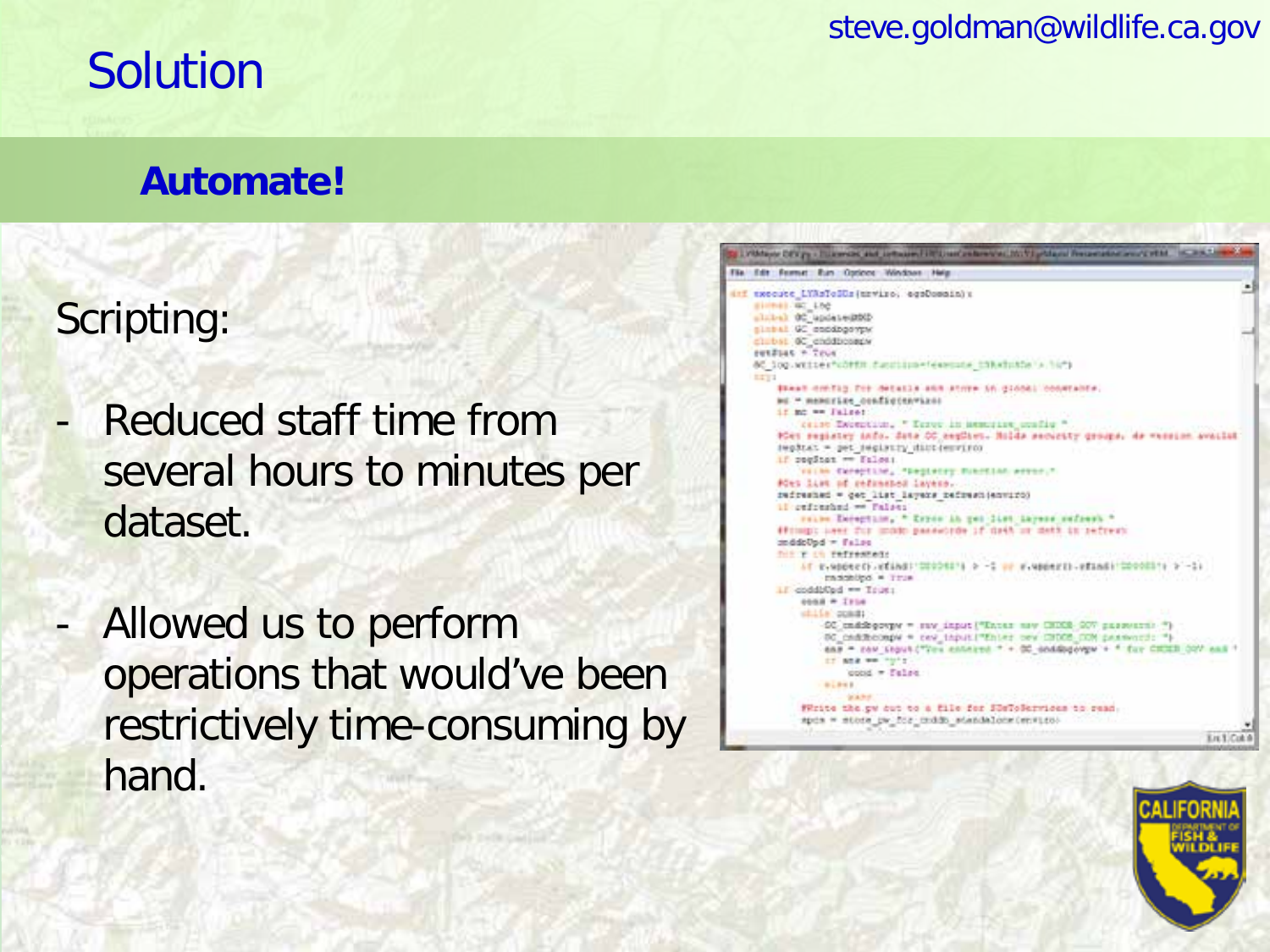## How

### steve.goldman@wildlife.ca.gov

### **Scripting**

**LyrMayor** ("Layer Mayor")

Input = a .lyr file for a dataset

Output = dataset published in the correct map service.

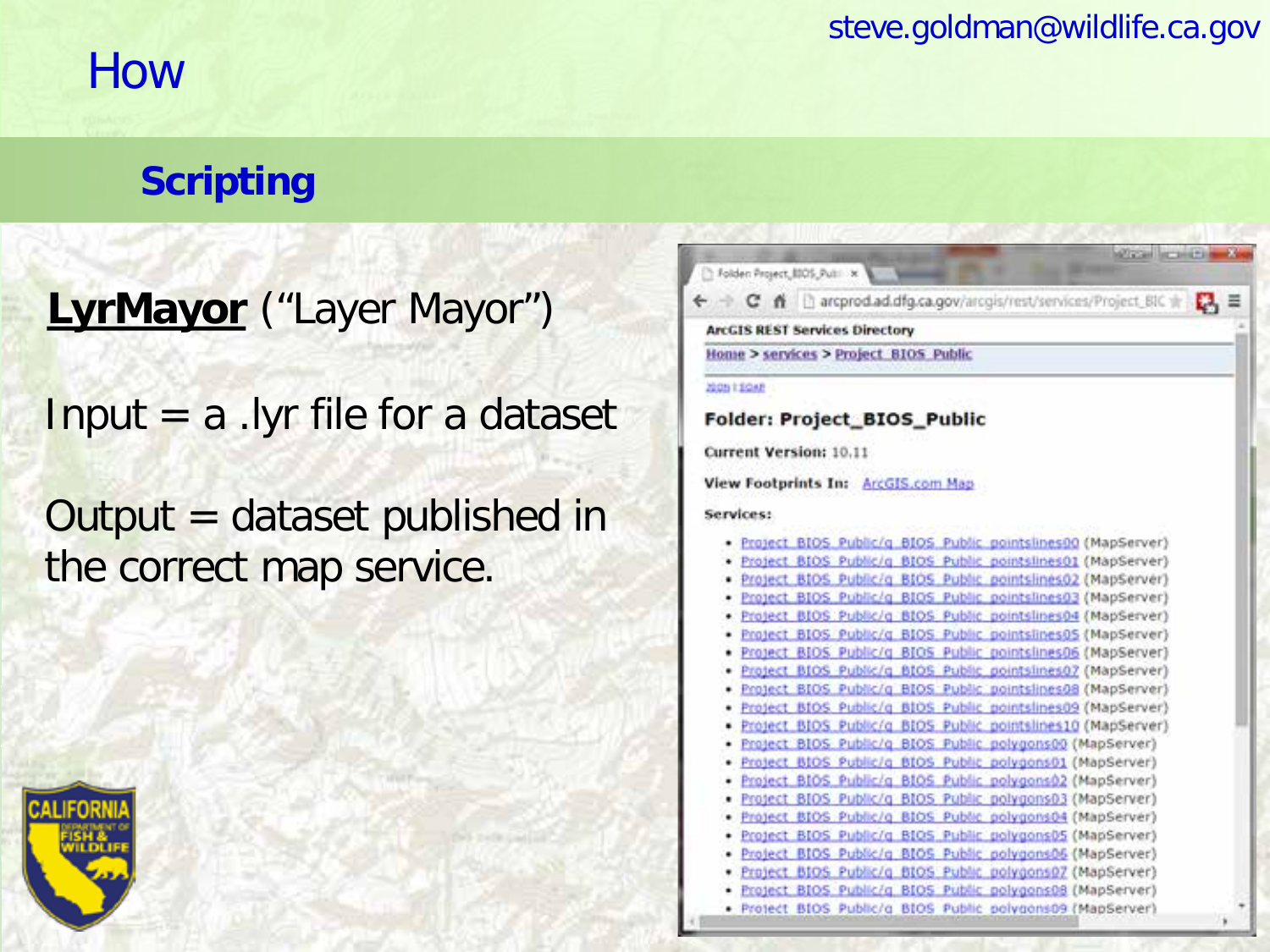steve.goldman@wildlife.ca.gov

**Architecture / Workflow**

MS Access front-end "Registry" database (SQL Server) (Dataset Number assignment, title and security) Dataset loaded into SDE (DEV/TEST/PROD) Individual Lyr file created and saved in "LyrFiles" folder LyrMayor script is then run

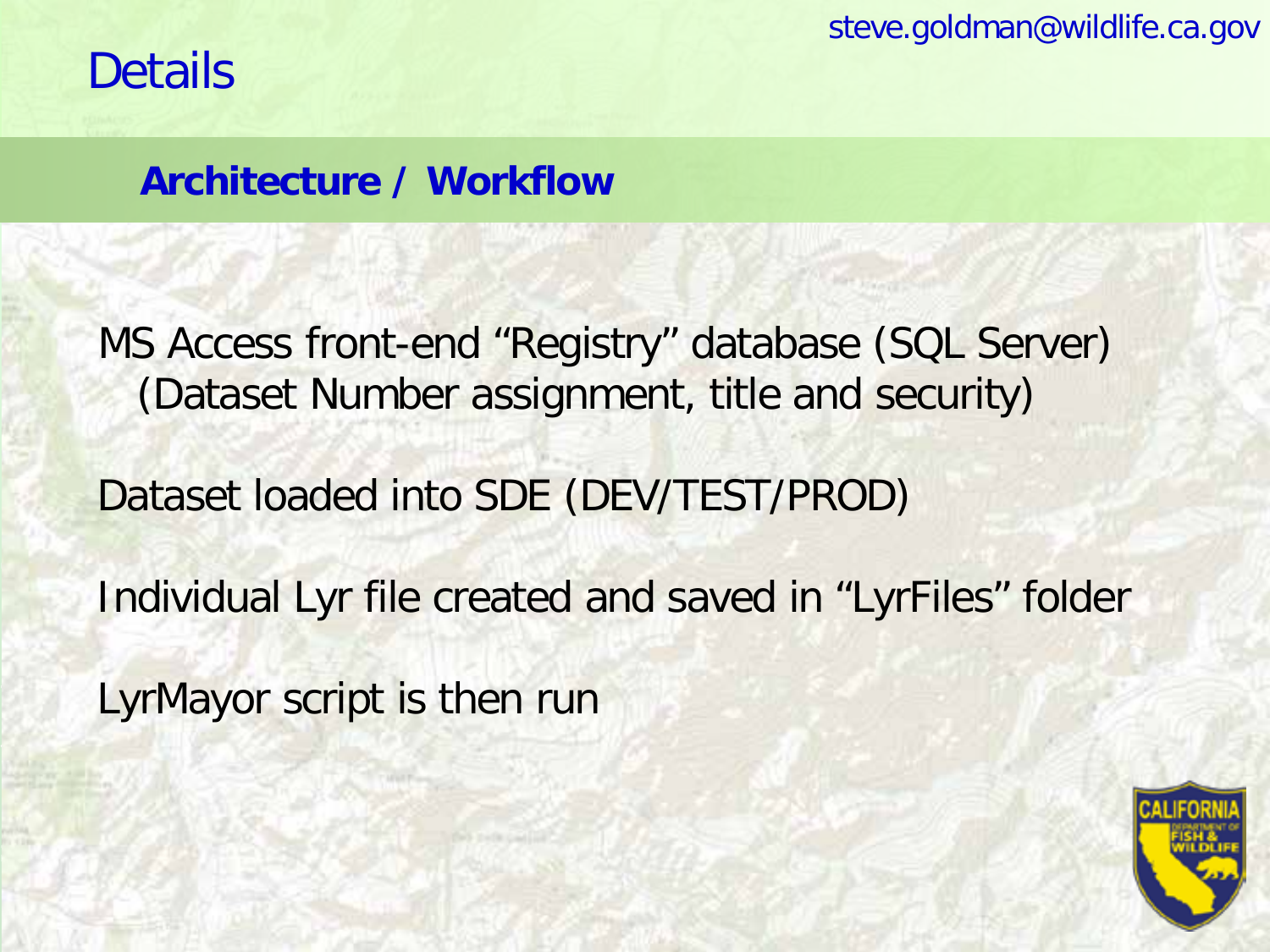### **Script steps**

For every lyr file in LyrFiles folder (new or updated dataset)

- Spatially index features to statewide grid
- Index attribute values for search
- Build MXD for applicable Service (arcpy.mapping)
- Export dataset HTML Metadata page (arcpy)
- Publish MXD to SD, then to Service (arcpy.mapping)
- Modify Service properties (AGS Admin API)

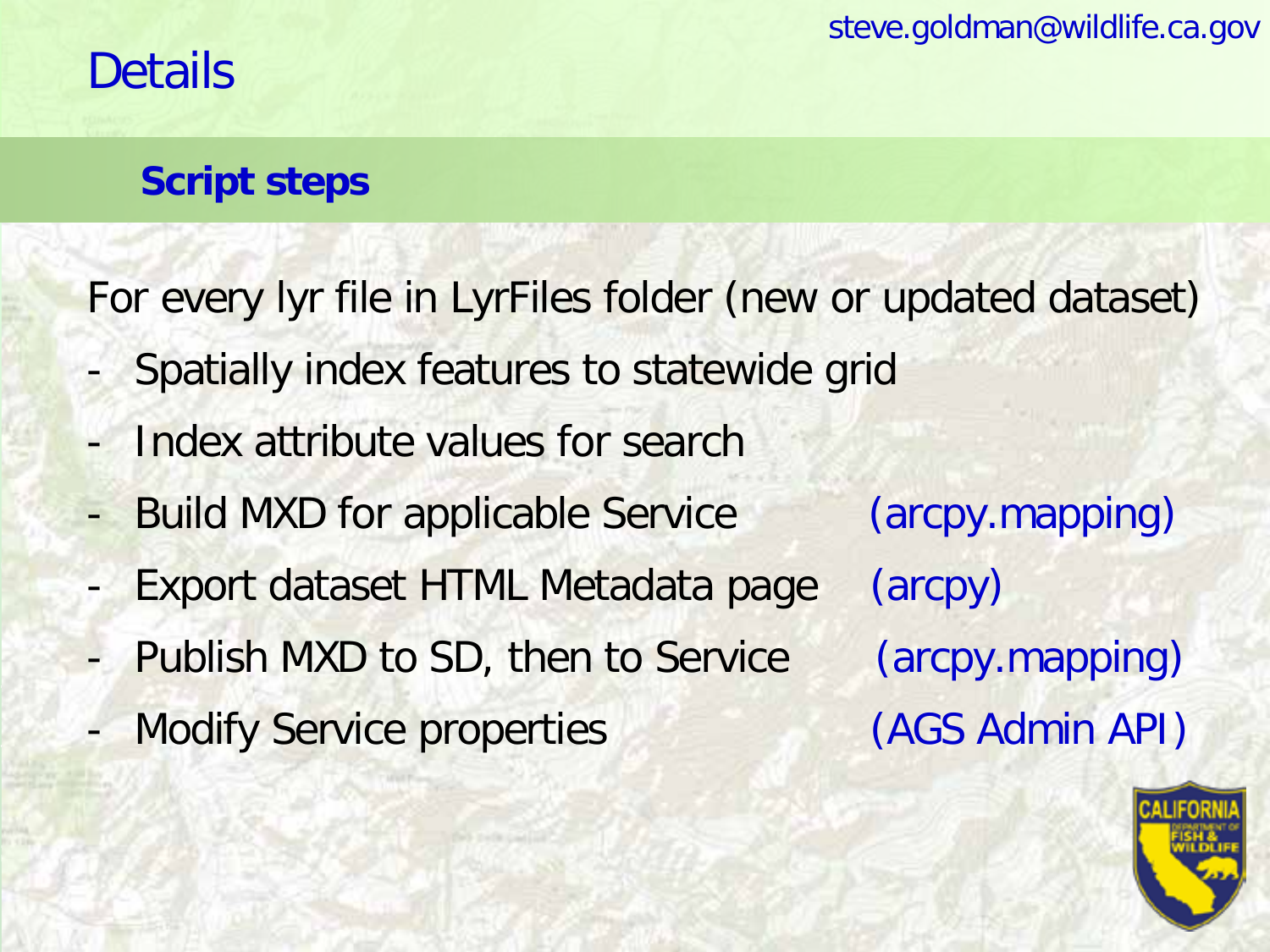steve.goldman@wildlife.ca.gov

## **Details**

### **MXD Building**

Full MXDs built from scratch each time

Up to 100 datasets per MXD

Datasets are placed into MXDs based on:

- Security: Public vs Secure dataset/service
- Feature Type: Point/line/polygon/raster
- Internal Dataset Number (blocks of 100)

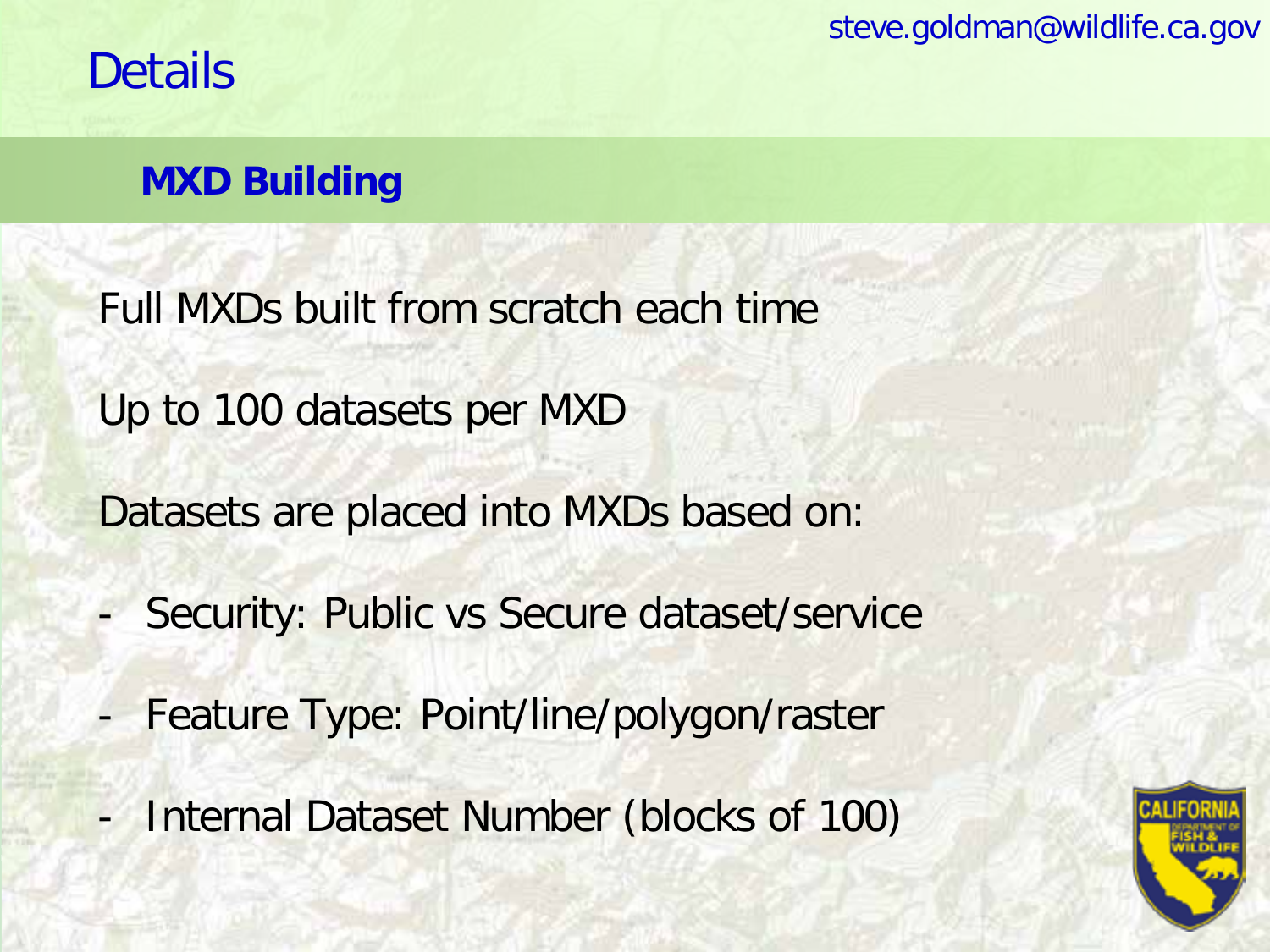### **MXD Building (arcpy.mapping)**

#### **#Handle layerfile**

 $lyrobj = \text{arcpy}$ . mapping. Layer (<path to layer>) lyrObj.visible = False lyrObj.name = 'hungry causeway bats'

#### **#Set datasource for enviro specified.**

ws = lyrObj.workspacePath if enviro  $=$   $=$  'dev':

lyrObj.findAndReplaceWorkspacePath(ws, <appropriate .sde file>, False) if enviro  $=$   $=$  'test':

lyrObj.findAndReplaceWorkspacePath(ws, <appropriate .sde file>, False) if enviro  $=$   $=$  'prod':

lyrObj.findAndReplaceWorkspacePath(ws, <appropriate .sde file>, False) lyrObj.save()

#### **#Handle doc and add layer.**

 $doc = \text{arcpy}$ . mapping. MapDocument(<path to appropriate mxd>) df = arcpy.mapping.ListDataFrames(doc)[0] arcpy.mapping.AddLayer(df, lyrObj, "BOTTOM") doc.save()

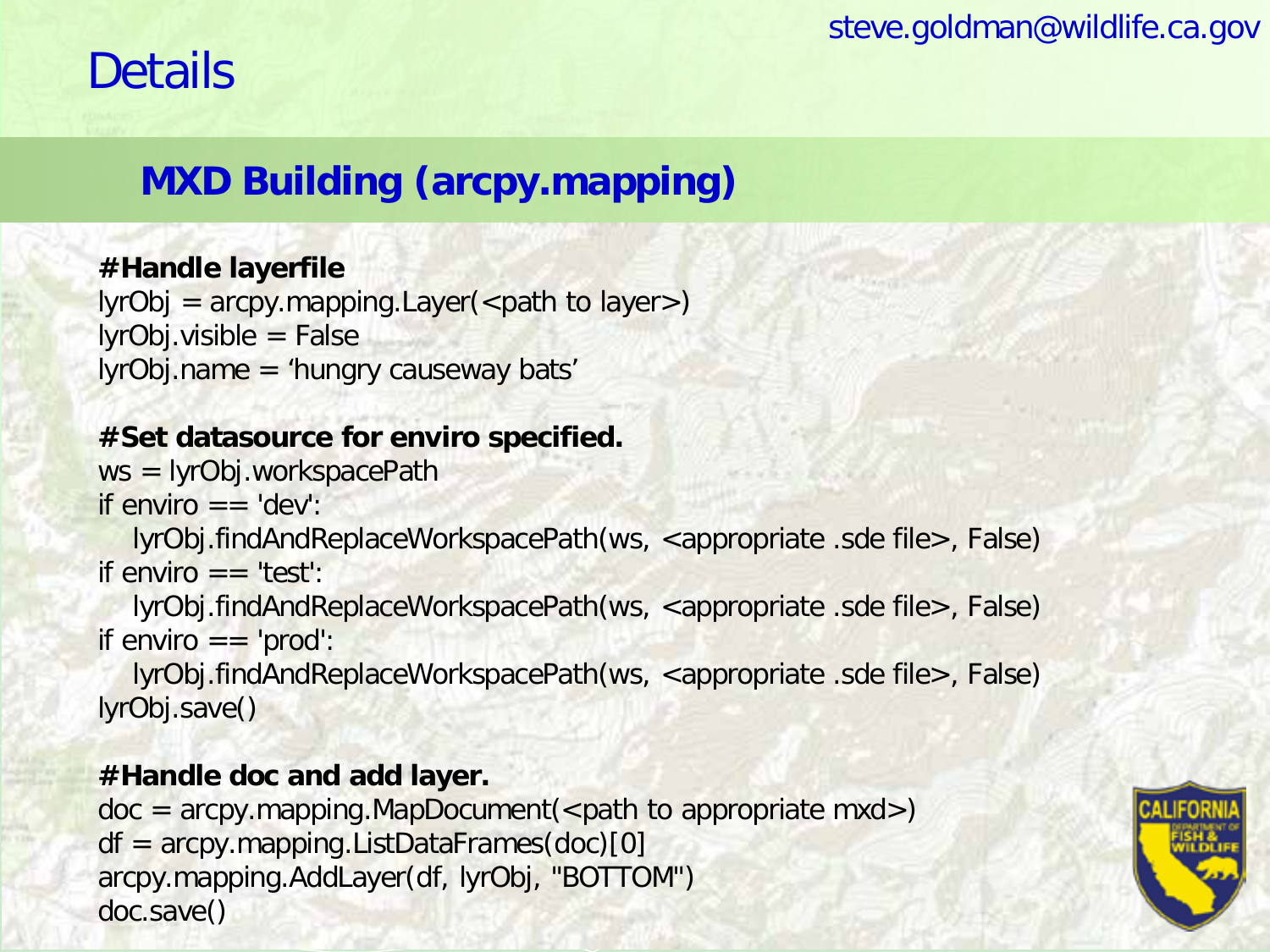### **Staging an SD file (arcpy and arcpy.mapping)**

#### **#Create the sdDraft**

arcpy.mapping.CreateMapSDDraft(doc, sdDraft, service, serverType, conFile, \ copyData, agsFolder, summary, flags)

#### **#Analyze the sdDraft**

analysis = arcpy.mapping.AnalyzeForSD(sdDraft) if analysis['errors'] ==  $\{\}$ :

sys.stdout.write("Analysed W/O errors. \n") else:

sys.stdout.write("Analysed WITH errors. \n") raise SDDraftAnalysis, "SD could not be staged for " $+$  mxd  $+$  ". \n"

#### **#Stage the service to an SD file**

arcpy.StageService\_server(sdDraft, sd)

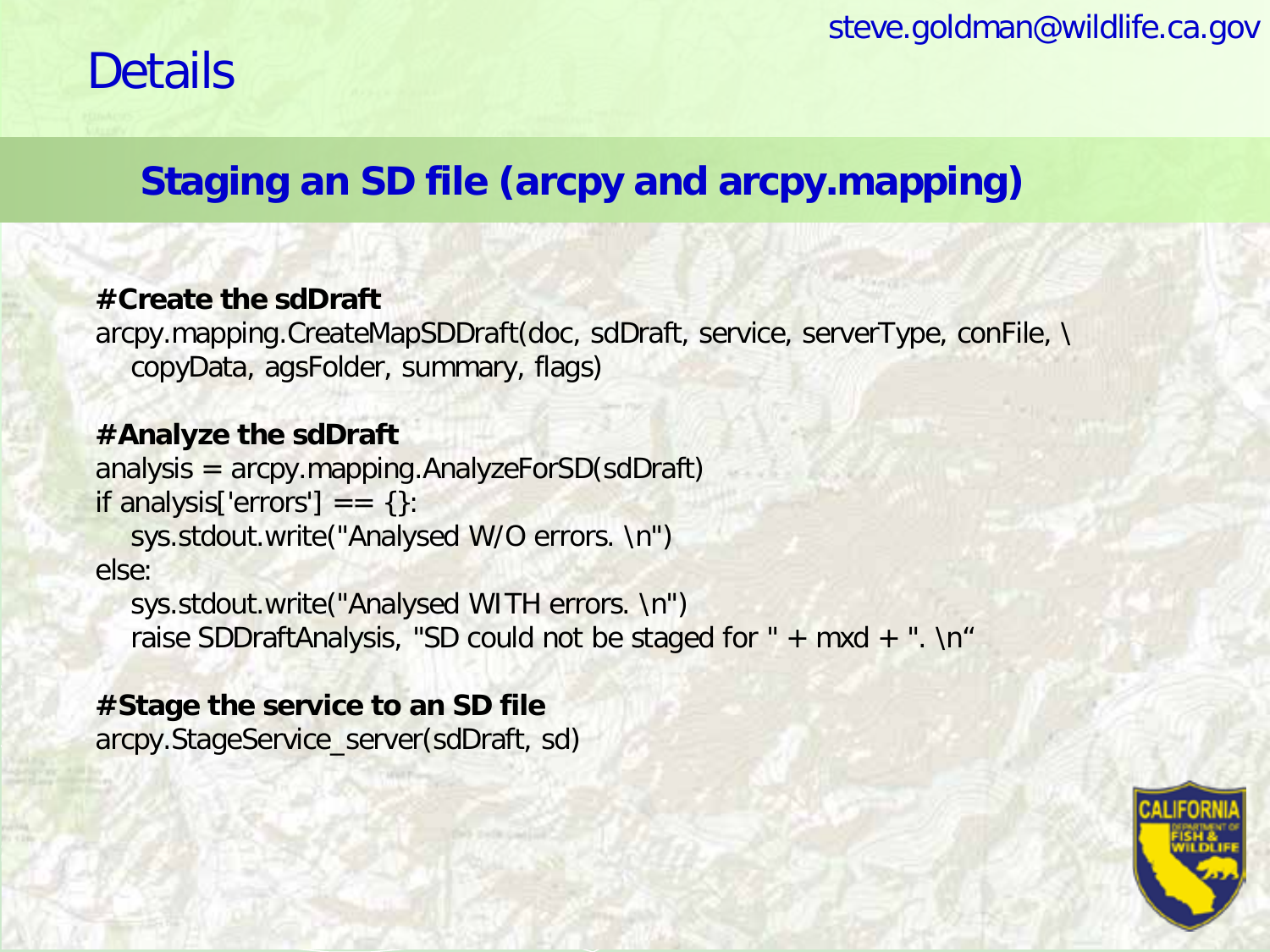### **Publish the SD file (arcpy and AGS Admin)**

#### **#Publish the SD to create the service**

arcpy.UploadServiceDefinition\_server(<path to sd>, conFile, service, "#", \ 'EXISTING', agsFolder)

#### **#Obtain current properties from the newly published service**

```
url = "http://" + server + ".port/arcgis/admin/serverrices/folder/servervice-type>params = urllib.urlencode({'token': GC_token, 'f': 'json'})
headers = {"Content-type": "application/x-www-form-urlencoded", "Accept": 
"text/plain"}
httpConn = httplib.HTTPConnection(server, port)
httpConn.request("POST", url, params, headers)
```
#### **#Read http response**

response = httpConn.getresponse()  $data = response.read()$  $dataObj = json.loads(data)$ 

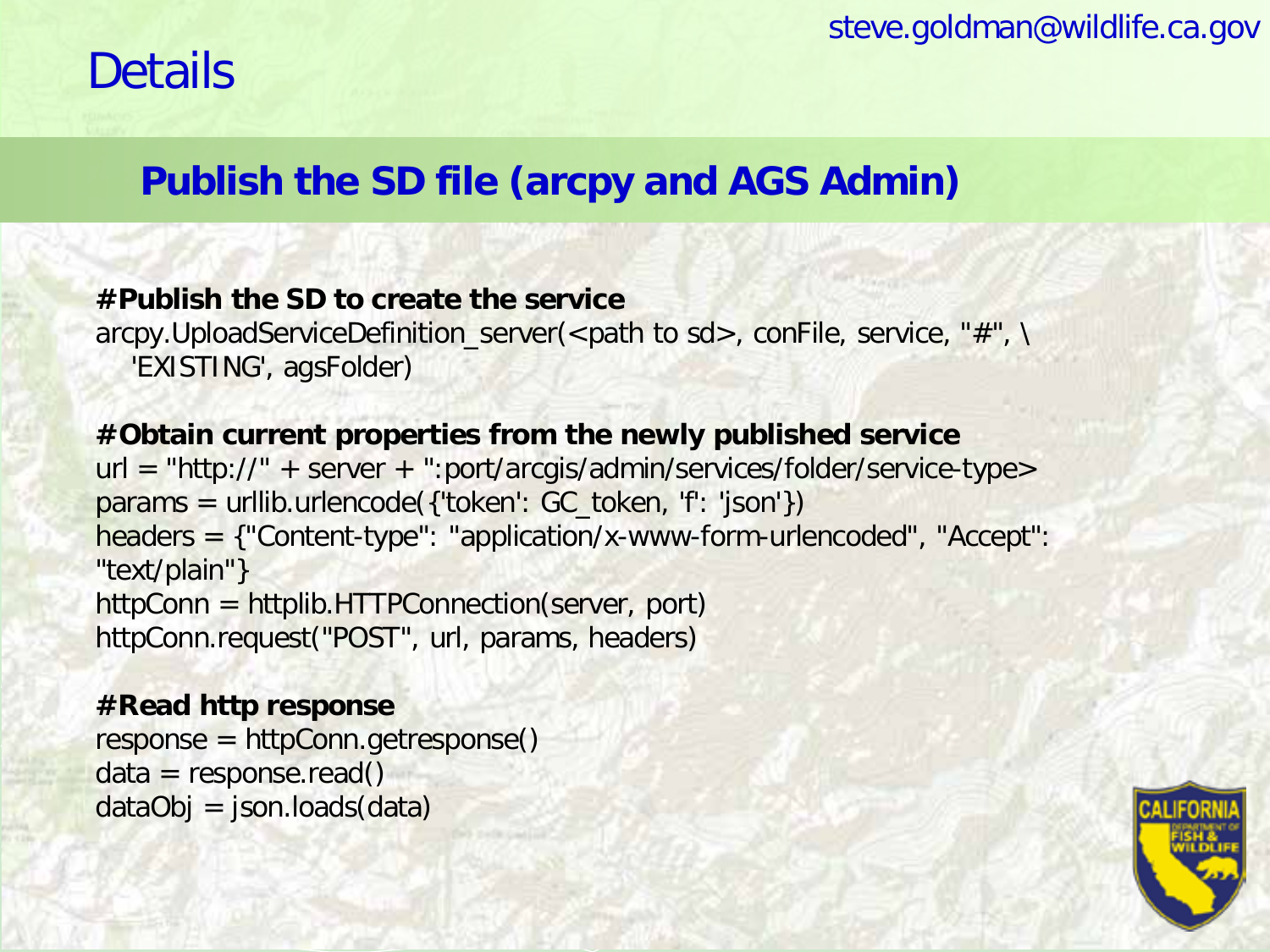### **Edit service properties (AGS Admin)**

**#Make a python dictionary of your desired properties.**  $desiredProp[key] = x$ 

**#Alter the current properties given in response with desired values**  $dataObj['properties'][realkey] = desiredProp[key]$  $u$ pdatedSvcJson = json.dumps(dataObj)

```
#Call the service 'edit' endpoint 
#Send the updated properties object through it to update the service
editSvcURL = "http://" + server + ":port/arcgis/admin/services/folder/service-
type + "/edit"
params = urllib.urlencode({'token': GC_token, 'f': 'json', 'service': 
updatedSvcJson})
httpConn.request("POST", editSvcURL, params, headers)
```